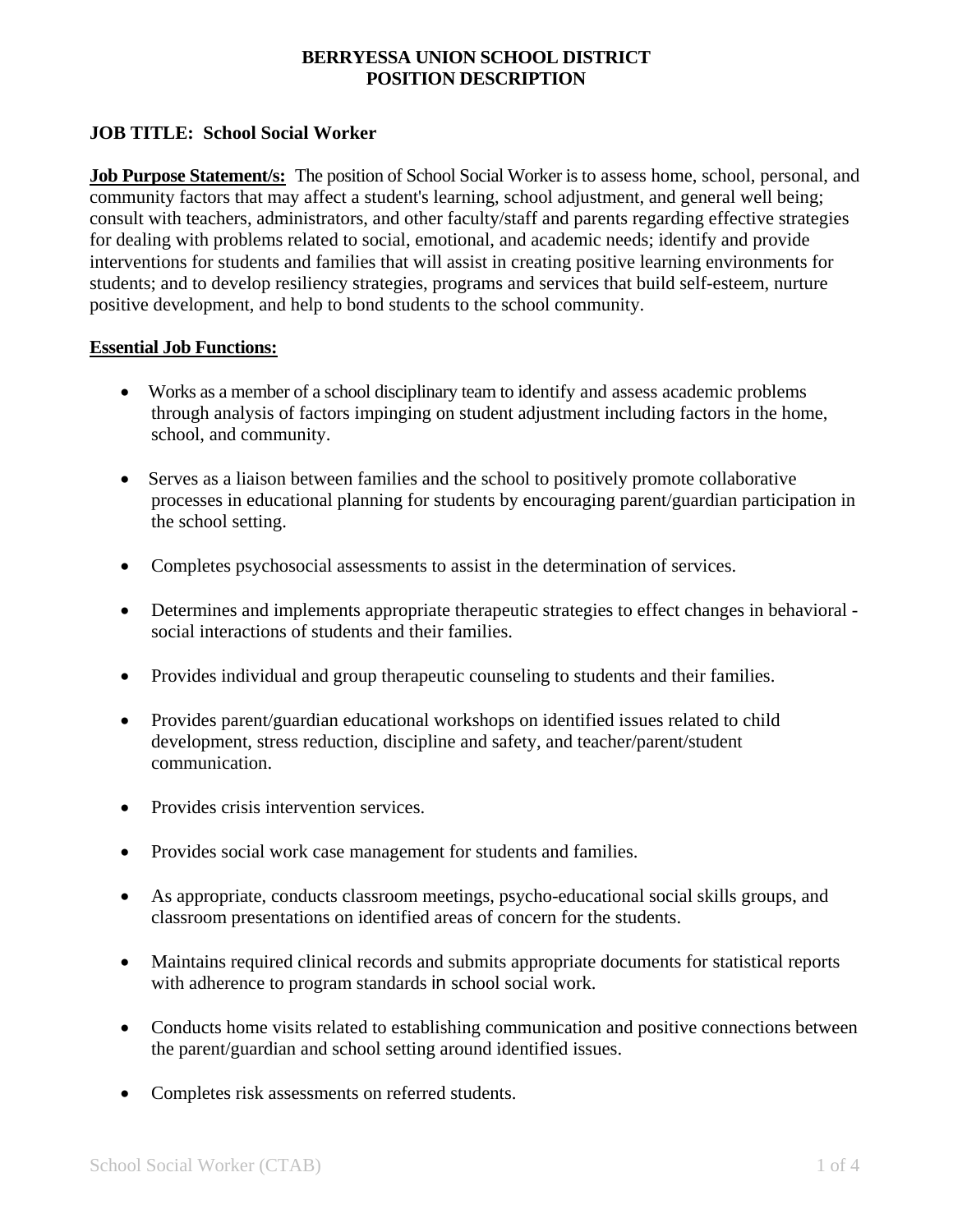## **JOB TITLE: School Social Worker**

- Completes functional behavior assessments on identified students.
- As appropriate, conducts classroom observations.
- Identifies factors that may be interfering with the student's ability to achieve optimal benefit from the educational experience, and develop service plans to address those barriers.
- Identifies and provides intervention strategies for children and their families .including group work, case management, and crisis intervention.
- Participates with school staffing altering situations adversely affecting the personal, social, emotional, and academic development of students.
- Identifies and coordinates social services resources within and outside the school system for use by students, their families, and school personnel.
- Shares social work knowledge and skills with parents, students, and staffs regarding stages of growth and development, youth development theory and principles, human behavior, mental health issues, and the management of behavior.

#### **Other Job Functions:**

- Collaborates with school staff and other school system personnel in implementing strategies to promote· student learning.
- As appropriate, participate as members of the SST and other school based teams to develop interventions for promoting students' academic success.
- Serves on both school-based and system-wide committees to address educational issues, adjustment problems, safety issues, and program development for students.
- Conducts staff development on issues related to social-emotional-environmental factors that impact learning.
- Develops programs to address parent/guardian participation in the school and student engagement in the educational process.
- Serves as liaison with community agencies and assists in fostering communication between schools. parents/guardians. and community leaders.
- Locates and mobilizes community resources to support the educational program.
- Promotes understanding of factors that effect cultural and diverse populations.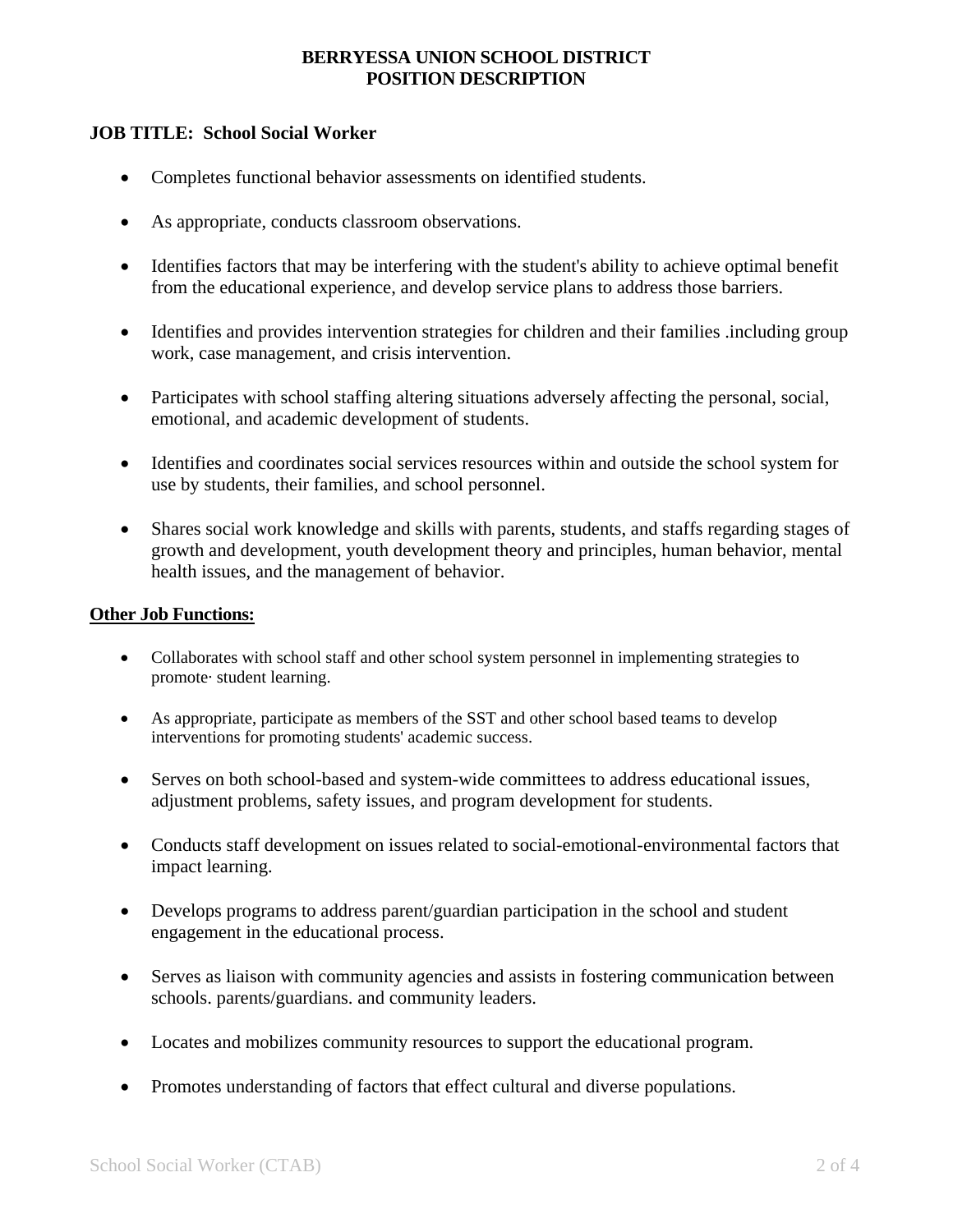# **JOB TITLE: School Social Worker**

- Participates, as appropriate, in the development of training programs for staff and families related to the mental health needs of students.
- Participates in program planning and implementation, including needs assessment and evaluation components.
- Maintains a high level of professional development by attending conferences and workshops.
- Attends meetings and professional development activities as required.
- Respond to inquiries to provide information and/or direction as required.
- Perform other job related duties as may be assigned.

#### **Job Requirements - Qualifications:**

#### **Education and Experience Requirements:**

- Master's Degree preferred.
- Experience in working with children (ages 4-14) preferred.
- Valid California Pupil Personnel Service Credential: Specialization in School Social Work credential.

#### **Skills, Knowledge, Abilities and/or Physical Requirements:**

- Skills to operate standard office equipment including use of computer applications to enhance essential job functions; communicate clearly and effectively; perform basic clerical functions and arithmetic calculations; use English in both written and verbal form; use correct spelling, grammar and punctuation.
- Knowledge of State and Federal laws and regulations governing school systems and reporting rules to Child Protective Services; relationships between school sites and districts, and between districts and state; mediation and conflict resolution techniques; team building and group processes; strategies and methodologies applied in educational settings.
- Abilities to sit for prolonged periods; work under minimal supervision accurately and with attention to detail; understand and carry out oral and written instruction; interact positively with persons of different age groups and cultural backgrounds; learn new procedures; prioritize and appropriately schedule workload or tasks to meet established timelines; work independently. Significant physical abilities include reaching/handling/fingering, talking/hearing conversations, near/far visual acuity.